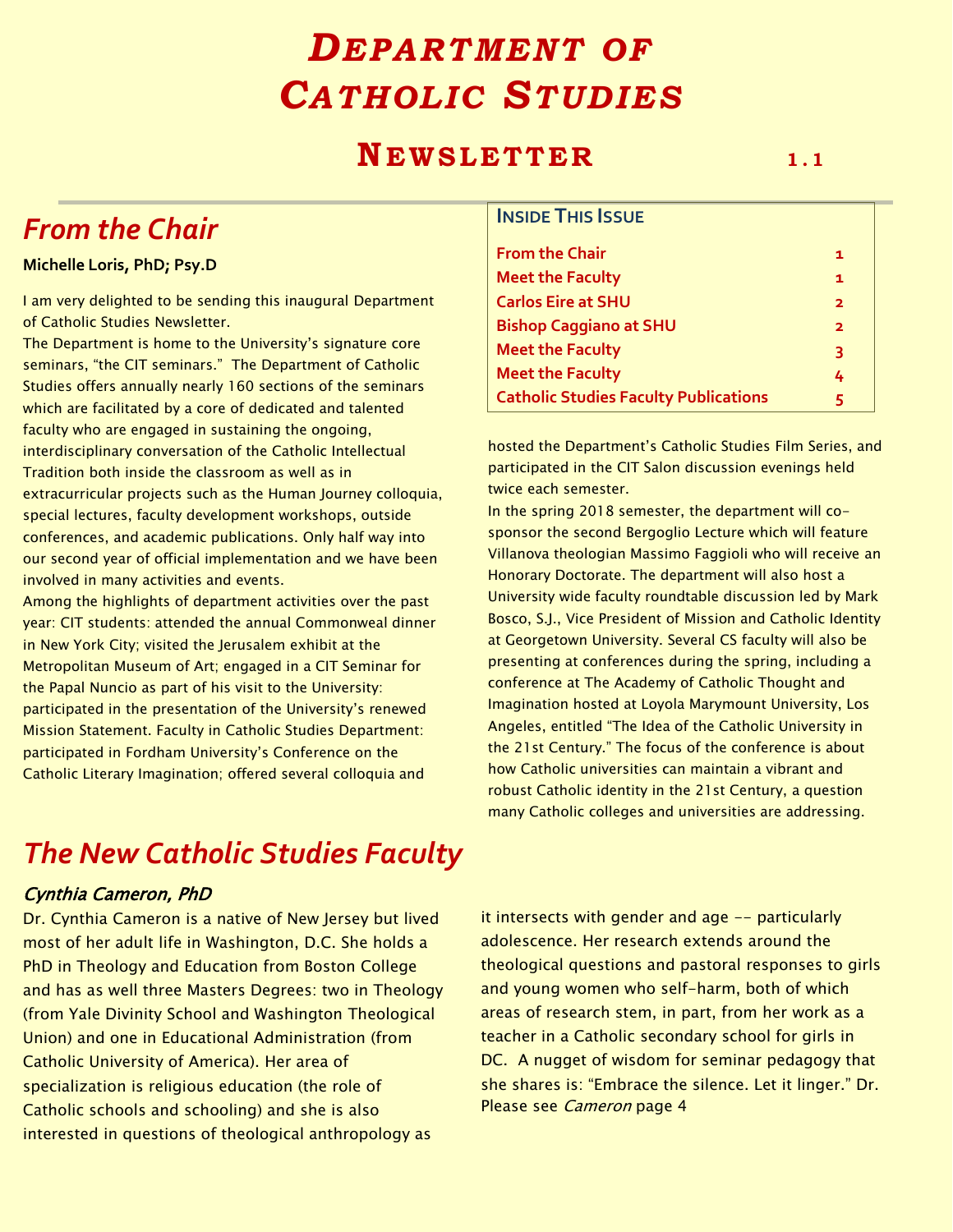## *Dr. Carlos Eire at SHU*

Last March, Carlos Eire, the T. Lawrason Riggs Professor of History and Religious Studies at Yale University, gave an address entitled, "The Catholic Intellectual Tradition at Yale University" to the Sacred Heart community. Dr. Eire discussed that he began a new program at Yale that allows undergraduates to study the Catholic Intellectual Tradition through a two-semester, Great Books seminar. He has noted that interest and enrollment in the program has increased since its implementation. Dr. Eire's lecture and conversation with the Sacred Heart community allowed for a dialogue on the different experiences of each university's respective CIT seminars.



## *Bishop Frank Caggiano at SHU*

In March the Most Reverend Frank J. Caggiano, bishop of the Bridgeport diocese, gave the inaugural talk of the University's Jorge Bergoglio Lecture Series. The lecture was titled "Pope Francis and the Social Gospel: Where Do We Go From Here' and was co-sponsored by the Department of Catholic Studies, the Office of Mission and Catholic Identity and the Diocese of Bridgeport.

In his presentation, Bishop Caggiano said that Pope Francis "cut from a different cloth," gathering attention from the world and looking for renewal

> *"We must look deep into the Catholic faith and live the social gospel–making real the teachings of Jesus through the world, witness and community life… to live charity and justice in concrete ways… to be truthful in faith." ~ Bishop Frank Caggiano*

> > Bishop Frank Caggiano

of our lives. Pope Francis, he said, is known as "the pope of mercy and passion, the pope of welcome" and so offers to all Catholics—all people—a model of hospitality to and care for others. Bishop Caggiano went on to say that Pope Francis is clear about the need for the Church and all Catholics to address the challenges of modern life, such as apathy and consumerism and so the Pope is calling on all Catholics to be missionary disciples, to live according to the Seven Principles of Catholic Social Justice teaching: 1) Human dignity, meaning every human is made in God's likeness and has a right to respect and a proper place in life; 2) Solidarity, meaning that every

Please see Bishop on page 5

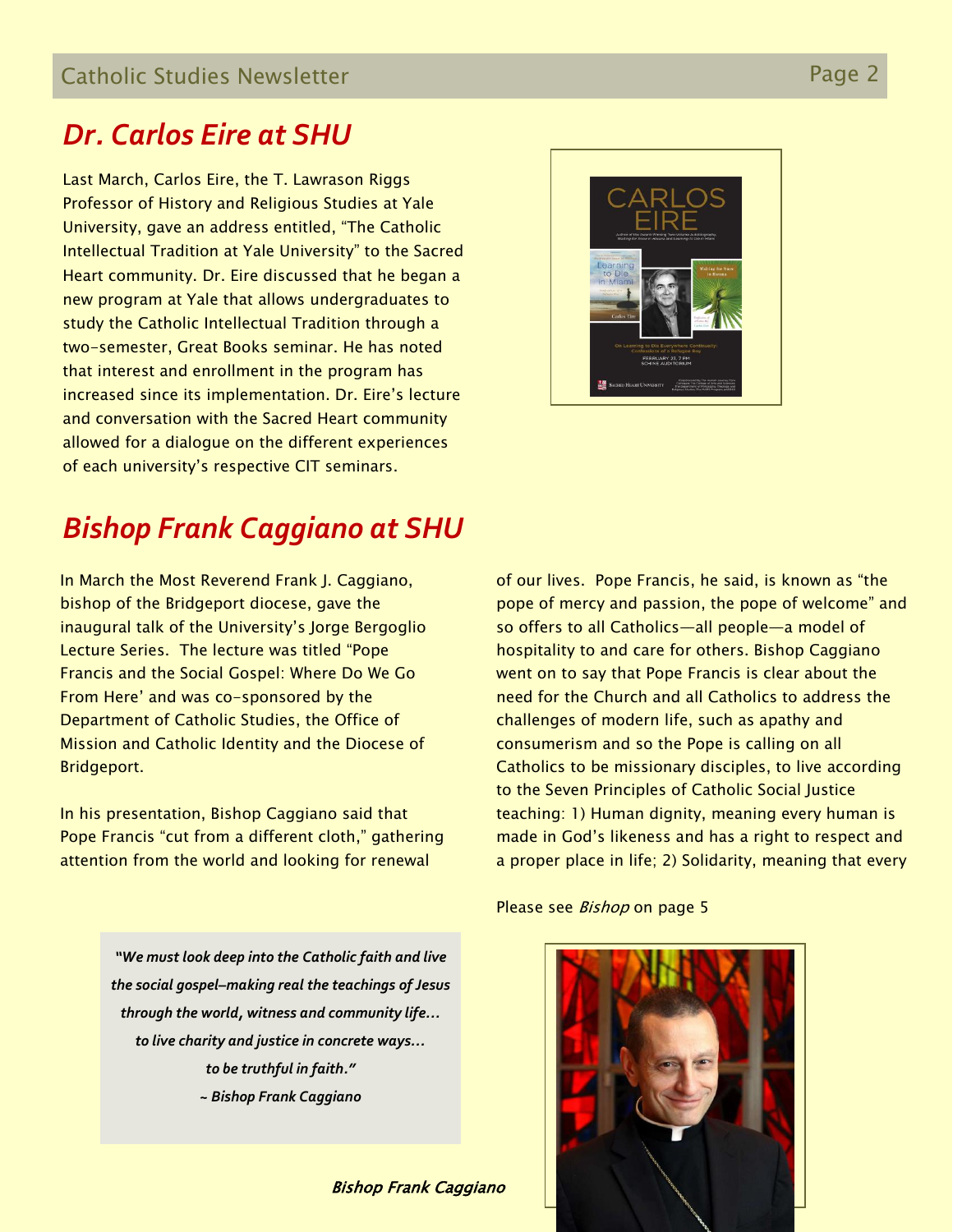## *Meet the Catholic Studies Faculty*

#### Thomas Hurley, PhD

Thomas Joseph Hurley grew up in Minnesota and Illinois, and lived in the Washington, DC area for  $10+$ years before moving to Connecticut to teach at SHU. Dr. Hurley holds a Ph.D. in Theology from the John Paul II Institute in Washington, DC.

Dr. Hurley decided to study theology for multiple reasons, but one is that he believes that theology can encompass anything that can be related to questions about God, which in effect means theology encompasses anything and everything. Within the field of theology, his specific areas of interest include theological anthropology and social/political theology and also the works of both Thomas Aquinas and John Paul II who, Dr. Hurley says, both bear powerful witness that the world and human nature

are good and beautiful, and grounded in love, although they do so in different ways.

Dr. Hurley states that when he originally read the position description for teaching the CIT at Sacred Heart a couple years ago, he felt as if he were made to teach these courses since his specialization in theology was a way of being able to talk about anything, and he did his graduate studies at a place where they thought it made perfect sense to require

Please see Hurley on page 4

### Daniel Rober, PhD

Dr. Daniel Rober lives in Manhattan (not far from the UN) with his wife Mary Beth and their two children, Genevieve and Daniel Charles. He received his PhD in Theology from Fordham University; prior to Fordham, he received his M. Div. from the University of Chicago and his BA from Notre Dame in Indiana. He specializes in Systematic Theology, particularly contemporary philosophical theology, which he likes because in that field of theology, he is able to do constructive and synthetic work using insights from other areas such as Biblical Studies, historical theology, and moral theology. Systematic theology can also be very interdisciplinary and very contemporary, concerned with applying the insights of the tradition to new challenges in today's world, such as his current work on Catholic theology and

secularization. Dr. Rober says that he likes teaching the CIT seminars because he likes being able to put students in touch with the important questions raised by great texts and ideas, which he believes the seminar format fosters well. He also believes that the valuable part of the CIT courses is being able to help students grapple with issues and ideas that are going to affect their lives. In fact, Dr. Rober says, "My goal is always for the students to feel both that they learned something new about the CIT and the thinkers we read, but most importantly that they grew both in their ability to have a respectful conversation with one another and also see how important ideas matter for their lives and for the world around them."

Dr. Rober has enjoyed working at SHU because he Please see Rober on page 4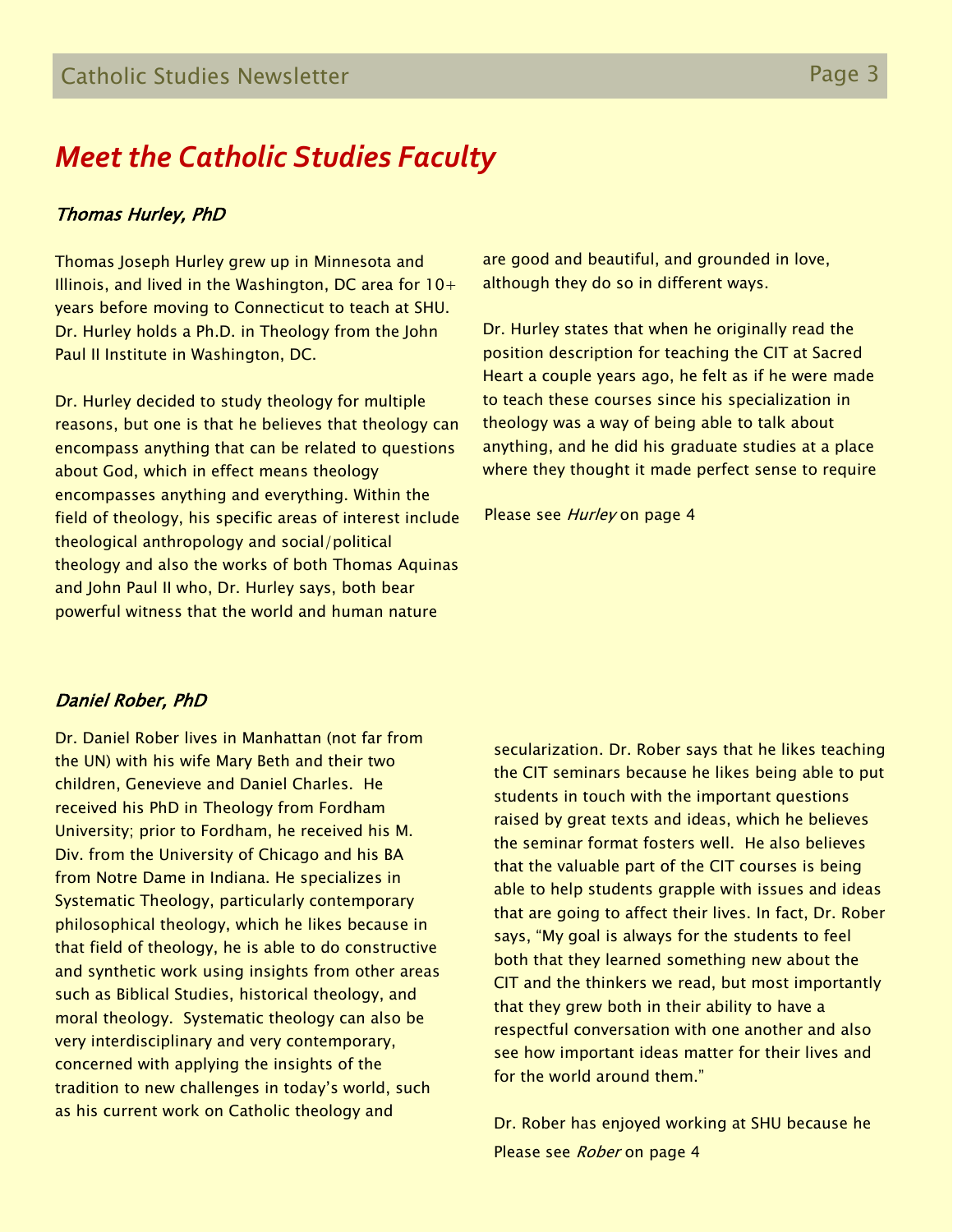### Catholic Studies Newsletter **Page 4** Catholic Studies Newsletter

#### **Cameron** from page 1

Cameron enjoys hiking, sailing, and reading mystery novels, and has one dog, Levi, a goldendoodle.

#### Mary Bauer, MA

Mary Bauer was born and raised in Michigan, but spent most of her adult life in the Washington DC area (on the Virginia side of the river) working for the federal government for 26 years. She holds an MA in French from George Mason University in Fairfax, VA., and has studied classical voice for over 20 years.

#### **Rober** from page 3

appreciates its warm, collegial atmosphere, and its strong Catholic mission grounded in Vatican II and the CIT.

On a personal note, Dr. Rober notes that he is the official "cook" of the Rober household and his major avocation is sacred music: he has been involved in choirs for the better part of 25 years and during the choral season (September-June) he sings baritone every week at the 11:00 Mass at St. Malachy's, The Actor's Chapel in Times Square. Dr. Rober has also recently undertaken a new scholarly

*"I hope for a lot of things for my students, but I guess basically I hope to help my students to think more about questions regarding the meaning of the world and their own meaning as human beings, and to understand that it is important (and perhaps can even be interesting and fun sometimes!) to think about and discuss those questions for themselves, rather than simply accepting without reflection and evaluation any meanings mediated to them through society, employers, media, and technology." ~ Thomas Hurley*

Ms. Bauer is passionate about literature, especially French literature, and also has a great love of writing and extensive experience in writing for the federal government and as a freelance writer. She thinks that SHU is a wonderful place to teach because it's a small school, which means she can "really get to know students rather than lecturing on a platform in front of a sea of hundreds of faces" and at SHU, "we can explore core values and priorities as part of our course curriculum… Best of all, I have the privilege of helping students explore questions about what really matters in life, which helps them define who they really want to be as they mature."

project, analyzing the influence of de Lubac's theology of nature and grace on Charles Taylor's work and by examining what is needed in a Catholic theological response to the secular, a response that he believes is more necessary now than ever before. Secularity is a fact of life in contemporary Euro-American society, Dr. Rober insists, and it's important for Catholic theology and Catholic theologians—to think through what that means and how to respond to it.

#### Hurley from page 3

frequent discussions of authors from Homer to Jane Austen as part of a theology degree. The interdisciplinary nature of the CIT really appealed to him and he thinks that the nature of the CIT classes also makes the relations between teacher and students important in a particular way. Dr. Hurley admits that he himself often struggled with speaking up in class discussions, so he understands if students also are initially uncomfortable with the seminar style. He tells his students that the class is meant to be a conversation, a kind of "book club with grades."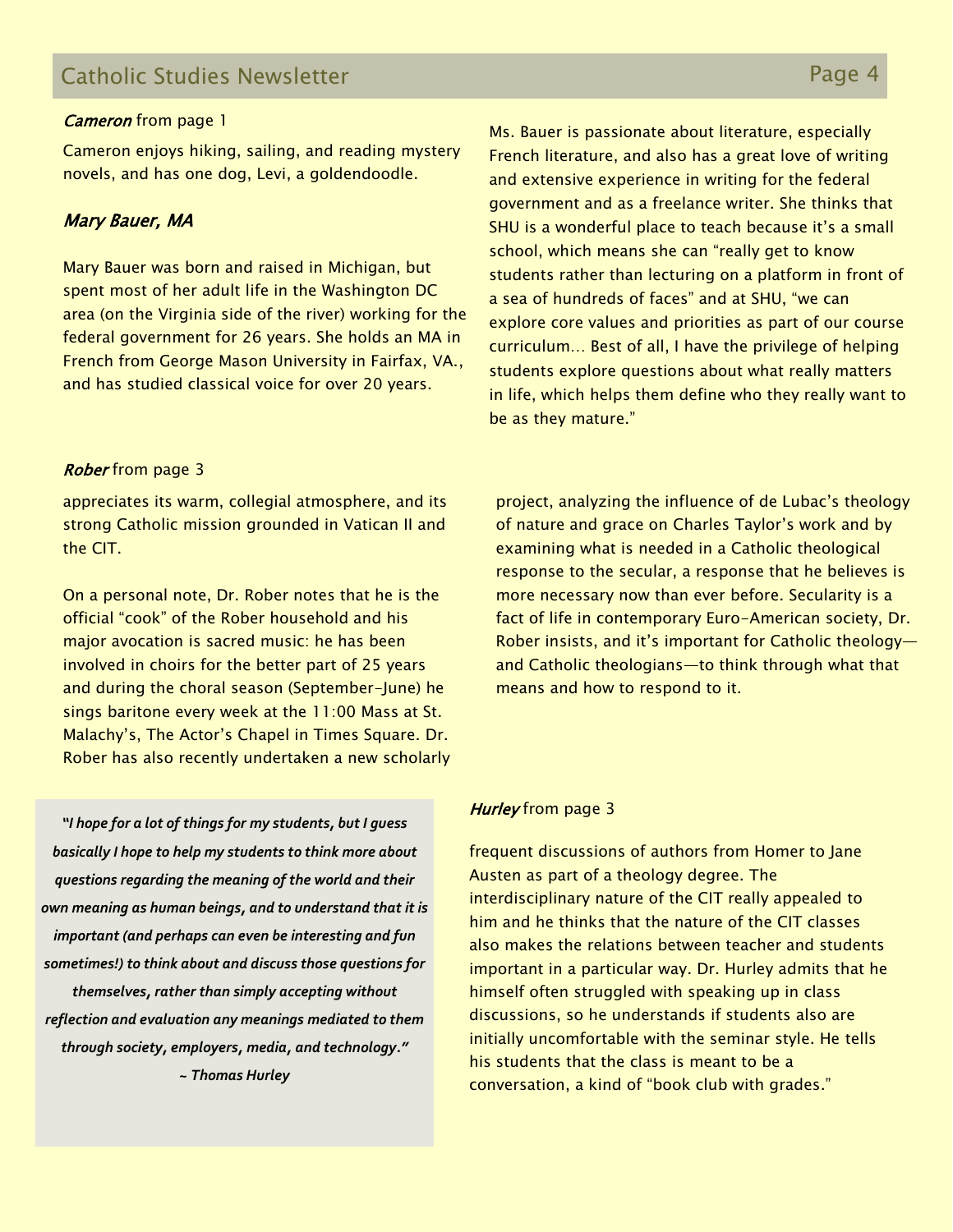#### **Bishop from page 2**

individual is part of a larger group, and each member is dependent on one another; 3) Subsidiarity, suggesting that every community should have the right to make its own decisions, and that freedom is better ensured on a local level; 4) A call to family, community and participation, with family at the heart; 5) the Preferential option for the poor and vulnerable, which gives the unfortunate a voice; 6) the Dignity of work and workers, recognizing that there is something fundamental in humans to want to work and be creative; and 7) Basic responsibility to care for the world and live in peace with creation. The Bishop called on all in the audience (standing room only!) to take up the challenge of realizing the accomplishment of each of the Seven Principles not only in each individual life but in the wider reaches of community and society.



*Bishop Caggiano speaks to SHU students*

### *Catholic Studies Faculty Publications*

**Brent J. Little and Mark Bosco, S.J., eds.** *Revelation and Convergence: Flannery O'Connor and the Catholic Intellectual Tradition.* **CUA, 2017.**

Catholic Studies faculty Dr. Brent J. Little has recently co-edited with Mark Bosco, S. J., a collection of essays about the American writer Flannery O'Connor, titled: *Revelation and Convergence: Flannery O'Connor and the Catholic Intellectual Tradition*. He explains that the collection of essays were originally presented in much shorter form at a conference dedicated to Flannery O'Connor which was held at Loyola University Chicago in 2011. Dr. Little has long been interested in O'Connor's work and "the imaginative and creative way she engages with the Catholic Intellectual Tradition, particularly her often startling depictions of grace's presence in the world. O'Connor is an example of a fiction writer who insisted

that her orthodoxy serve as a catalyst for (and not a limitation to) the literary imagination." Dr. Little concedes that O'Connor can be challenging to read, both for students and scholars, because her depiction of faith can come across as "hard," in the sense that she has little patience for a lukewarm faith, yet, he admits that he finds her challenge rewarding because if forces the reader to reflect seriously on issues like faith and grace in a way that eschews comfortable platitudes. Dr. Little also admits that he was continually amazed at how engaged O'Connor was with the Catholic Intellectual Tradition. She

Please see Little on page 6

*"Although Thomas Aquinas is the Catholic theologian most discussed in connection to O'Connor's theological imagination, she shared with Augustine a profound belief in Original Sin. Fascinatingly, this belief plays out in her critique of modernity, and its insistence on the autonomous, "rational" person who can construct his own truth. O'Connor,* 

*channeling Augustine, would have insisted on the necessity of grace as a corrective to the modern ego. Like Augustine, she regarded human nature, after the Fall, to be inevitably inflicted with the sin of pride." ~ Brent Little*